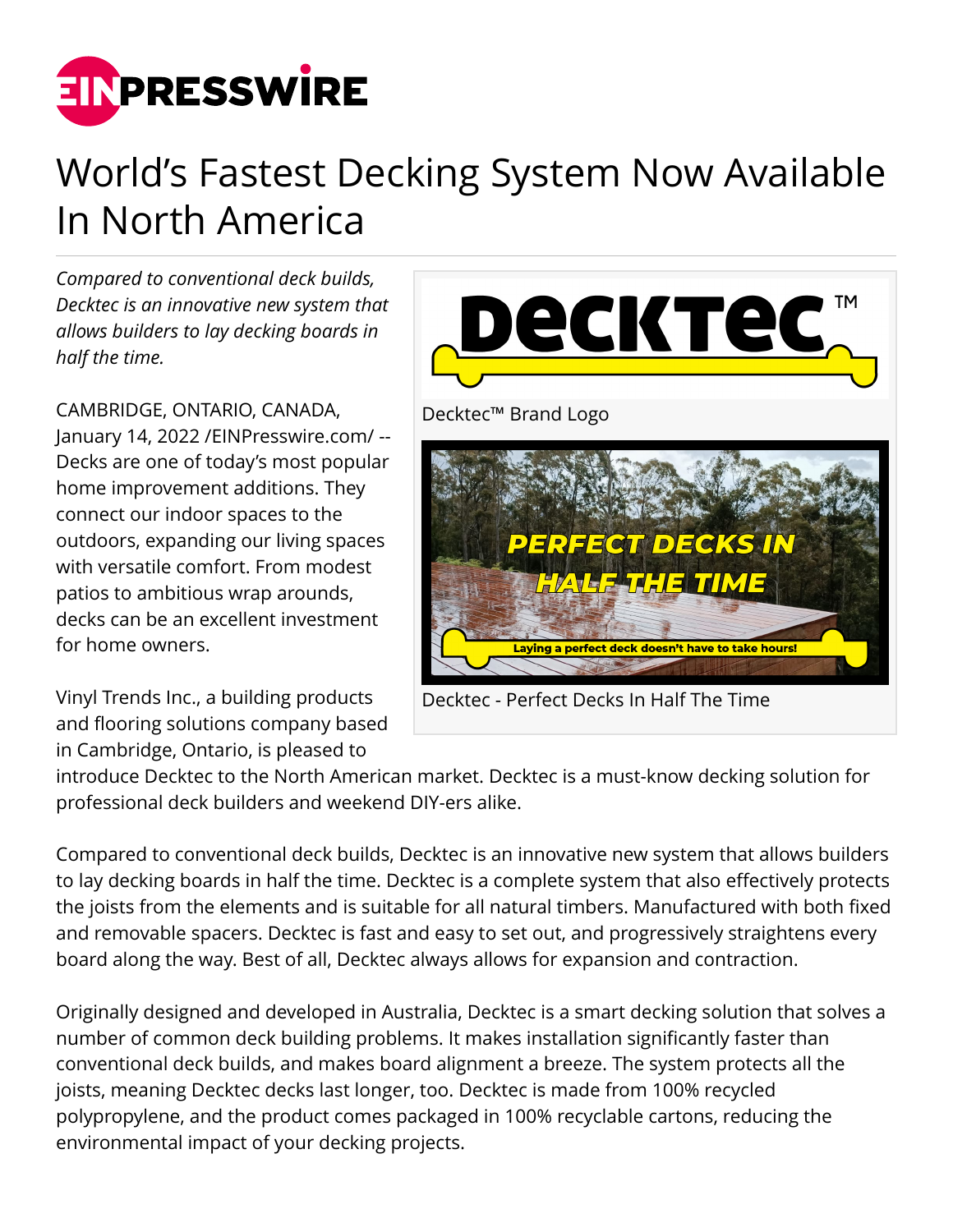According to Jean Rablat, Vice President of Vinyl Trends, "When we saw how successful Decktec has been in the Australian market, we knew it could be an excellent addition to our product line. Decktec is ideal for our US and Canadian markets."

For the professional deck builder, the benefits of using Decktec are obvious. Modest additional material cost is drastically offset by significantly reduced build time and labour cost. Decktec installations require less skilled labour to achieve professional results. Once an installer is familiar with the product, Decktec can be installed by almost anyone, even junior employees. Decktec makes it possible to build more decks in less time.

Deck building doesn't have to be painful work. Builders will spend less time kneeling when working with Decktec. Simply set out and lay the boards, sparing backs and joints from the stress associated with a typical deck build.



Photo of Decktec™ Product Packaging

Decktec is made to suit joists up to 2-inch (50 mm) wide and 5.5-inch (140 mm) decking boards. Set out an entire deck with one initial string line. Decktec is ideal for new decks or for replacing

## "

When we saw how successful Decktec has been in the Australian market, we knew it could be an excellent addition to our product line. Decktec is ideal for our US and Canadian markets." *Jean Rablat, Vice President, Vinyl Trends* boards. Recessed fixing points ensure nails will always be flush. Watch this short video to see [how Decktec works.](https://www.youtube.com/watch?v=vXKuhcNuyrY)

[Order Decktec online](https://www.decktecusa.com/) from the US and [Canadian websites](https://www.decktec.ca/) with delivery to anywhere in North America.

Decktec Benefits At A Glance:

 $\square$  Fast and simple to set out  $\square$  Protect joists from rotting  $\Box$  Lay boards around objects with perfect alignment □ Accommodates bent boards  $\Box$  Complete more projects in a season

Jean Rablat Vinyl Trends Inc. +1 800-589-0102 ext. 11